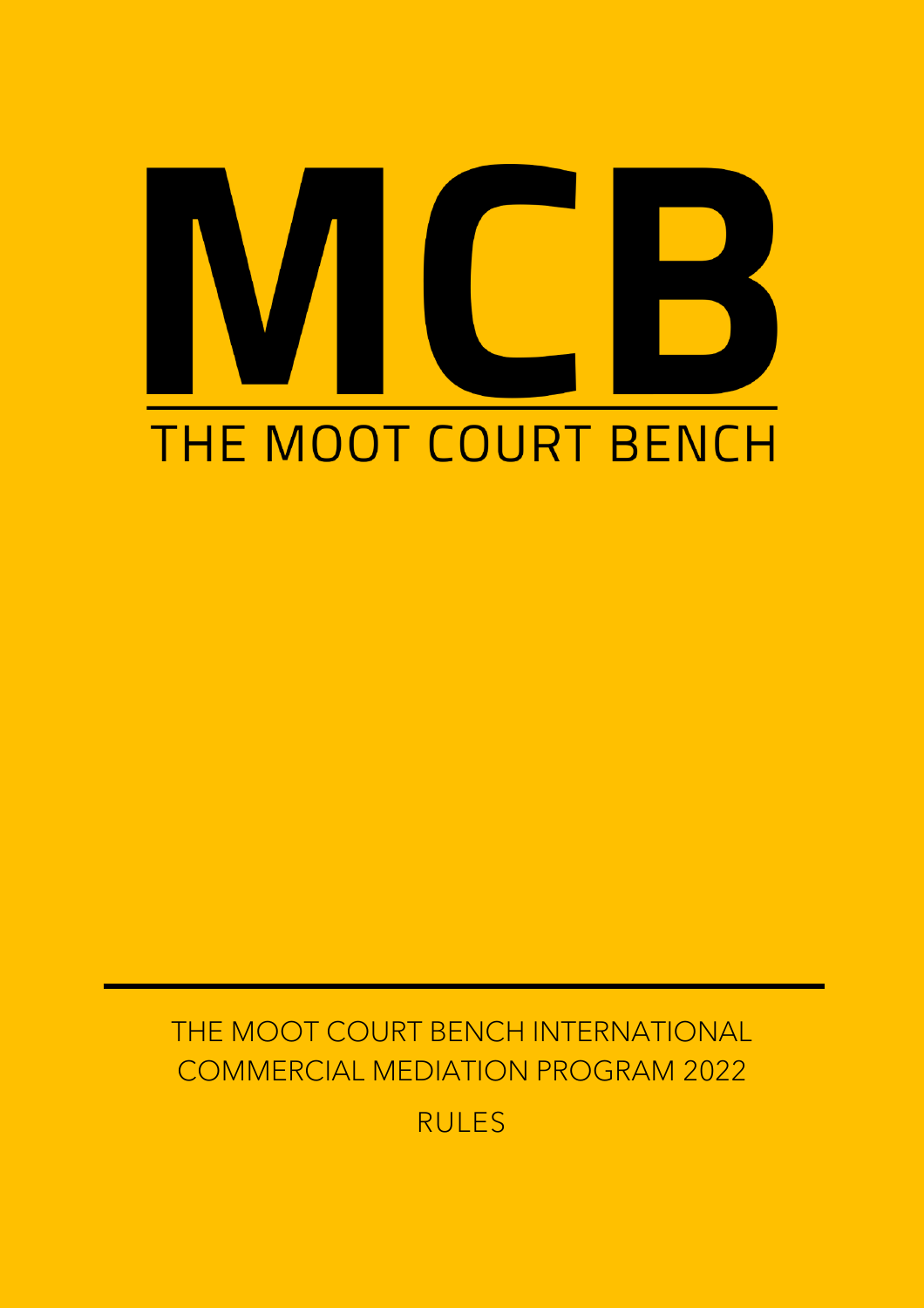# **1 INTRODUCTION**

### **1.1 OFFICIAL LANGUAGE**

The official and only language of the Program is English

#### **1.2 AIM OF THE PROGRAM**

The Program aims to expand and enhance the pool of trained mediators, advocates and negotiators by developing the skills of law and business students through a holistic training program followed by simulated mediations of real-world disputes in the form of a National Competition.

#### **1.3 ORGANIZATION OF THE PROGRAM**

- 1.3.1 The Moot Court Bench will administer the Program according to the Rules. It holds the final authority to implement these Rules, as well as any additional measures for the execution of the Program.
- 1.3.2 Any and all content, including all the Problems used in the Program, any documents and audio/visual recordings created or produced for, or during the course of the Program, are or will become the exclusive property of the Moot Court Bench, without whose express written consent these may not be used for any purpose outside the Program.

#### **1.4 PLACE AND DATE OF THE PROGRAM**

- 1.4.1 Owing to the COVID-19 pandemic and its related risks, the Training Program and the Competition will take place virtually on Zoom.
- 1.4.2 Details of all events and activities related to the Competition can be found in the schedule available on the Official [Website.](https://themootcourtbench.com/)

# **2 PARTICIPATION AND ELIGIBILITY**

#### **2.1 PARTICIPATION**

- 2.1.1 Each university may nominate a minimum of four and a maximum of six Eligible Students.
- 2.1.2 The Moot Court Bench at its discretion may divide a university's application to form two Teams to enter the Program.
- 2.1.3 Only a Law Student may take the role of Counsel. Accordingly, at least one member of each Team must be a Law Student.
- 2.1.4 Cross University Teams are not allowed.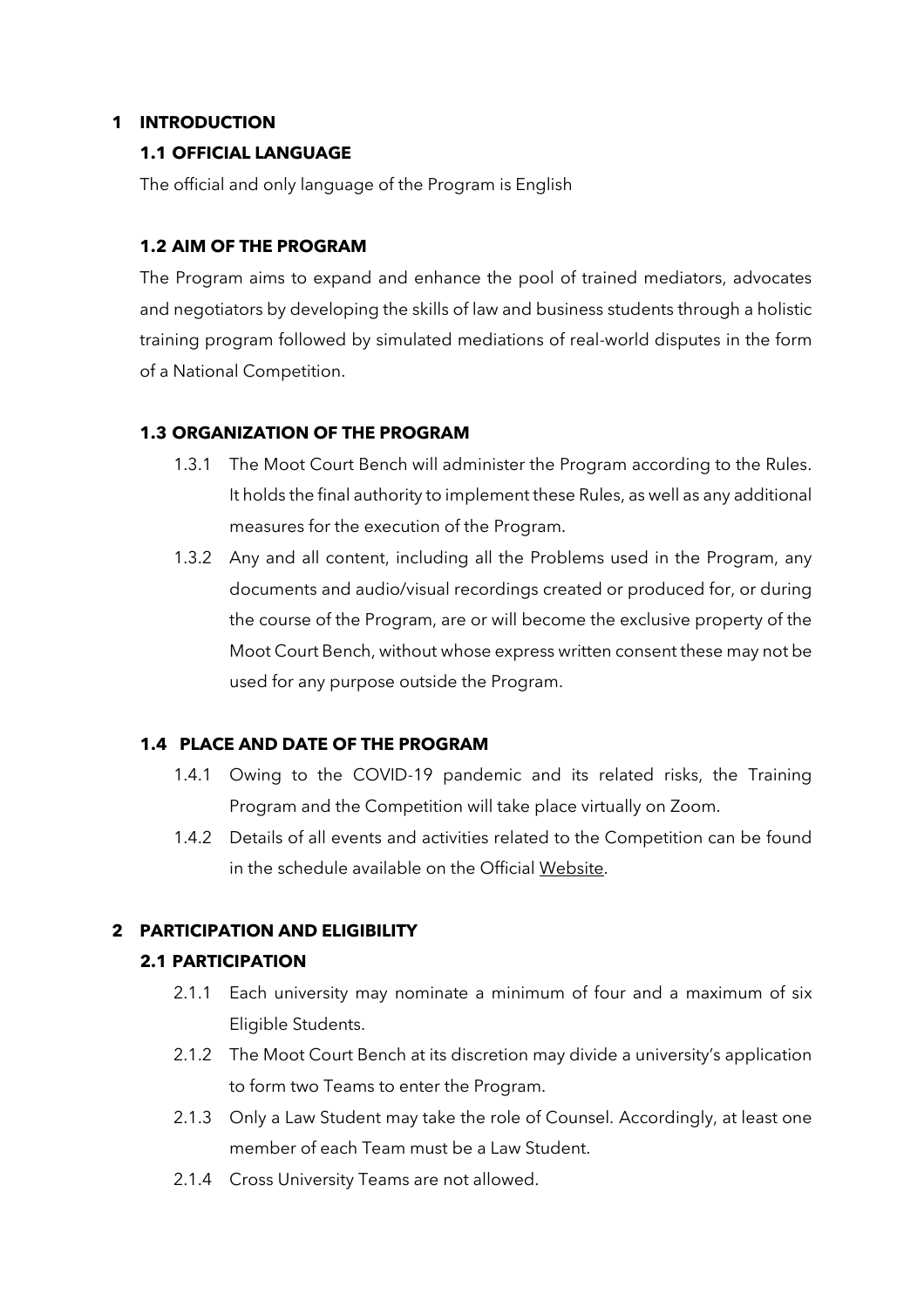#### **2.2 ELIGIBILITY**

- 2.2.1 Eligible Students must meet the following criteria:
	- 2.2.1. The Program is open to full-time students (excluding postgraduate doctorate students) registered at a university within the academic period of 2022-2023.
	- 2.2.2. The Program is open to students who do not yet have full-time work experience (except internships) in law, business or otherwise.
	- 2.2.3. Team members do not have to be of the same nationality as that of their universities.
	- 2.2.4. The Team should not have students who have taken part in previous ICC Mediation Competitions.
- 2.2.2 Special provision for Law Students:

Students who are entitled to practice law, by having passed a bar exam or otherwise, are, as a matter of principle, **not** Eligible Students. Students who have gained their qualification to practice law automatically with the completion of their undergraduate law studies (i.e. without a further bar exam or similar) and who certify that they have not yet practised as a lawyer (i.e. provided legal advice or services to clients) are Eligible Students provided they are currently registered in a full-time study programme in accordance with Rule 2.2.1.

2.2.3 Special Provision for Non-Eligible Students

Students who do not satisfy the Eligibility criteria in 2.2 may be admissible to take part in the ICM Training Program and Preliminary Rounds of the Competition but will not advance to the Knockout Rounds.

#### **2.3 BREACH OF ELIGIBILITY CRITERIA**

A team that wholly breaches the eligibility criteria will be disqualified from the Competition. If only one member is in breach of the criteria, the decision of disqualification of the entire team or the particular member will be at the discretion of the Moot Court Bench. If the disqualification of the said member will result in the team having only three members, the entire team will be disqualified.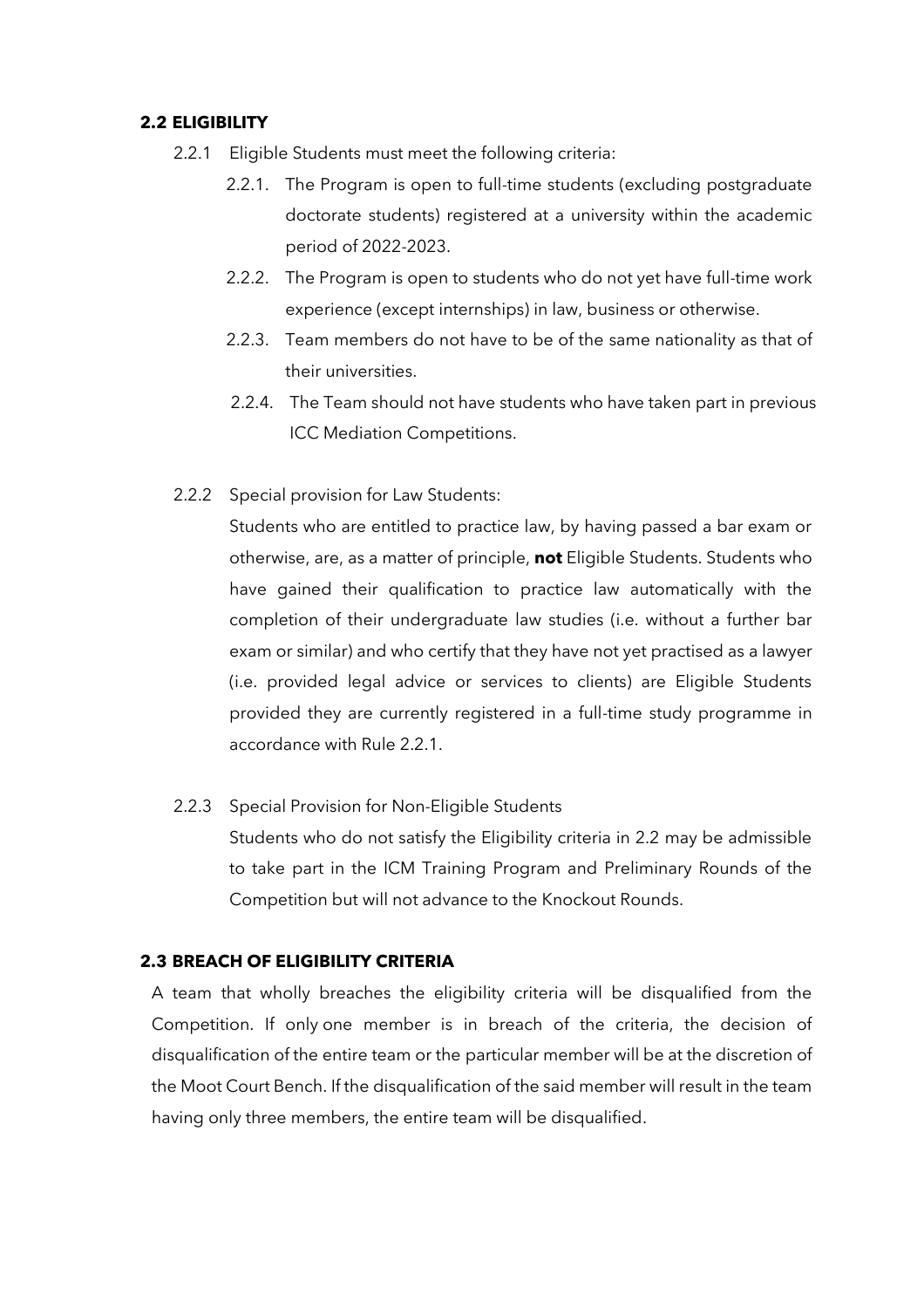#### **3 PROCEDURE OF APPLICATION**

- **3.1** There is no Registration fee for the ICM Program.
- **3.2** Registrations open on 18 April 2022 and close on 9 May 2022
- **3.3** Interested students may fill out the application form by way of a Google Form. The link to the Google Form will be available on 18 April 2022, 00:01h (GMT +5.30) on the Moot Court Bench website.
- **3.4** When filling out the Google Form, each applicant will be required to attach their CV which includes a photograph, along with a 2-minute video clip explaining why they are interested in taking part in the program, and a short biography not exceeding 100 words.
- **3.5** By applying for the Program, the Applicants shall be deemed to have accepted the Rules, terms and conditions as stated in this document and any subsequent amendments as may be made at the discretion of the Moot Court Bench (see Rule 12.2).

#### **4 PROGRAM FORMAT**

#### **4.1PHASE ONE: TRAINING**

- 4.1.1 STRUCTURE: A 24-hour training will commence on 6 June 2022 which will be mandatory for all Teams.
- 4.1.2 SYLLABUS: The training will include a comprehensive introduction to International Commercial Mediation and develop necessary skills in Mediation and Mediation Advocacy.
- 4.1.3 ATTENDANCE: It is mandatory for every participant to attend a minimum of 80% of the classes to successfully complete the program and then be eligible to be selected to compete in Phase Two of the Program. If any student is unable to attend a class, a reasonable and valid excuse must be given to the Organizing Committee at least three days in advance.
- 4.1.4 ASSESSMENTS
	- 4.1.4.1 In order to successfully conclude Phase One of the Program, participants will have to complete a Written Assessment and an Oral Assessment at the end of the training. Further instructions and guidelines will be provided to selected participants following their successful admittance to the Program.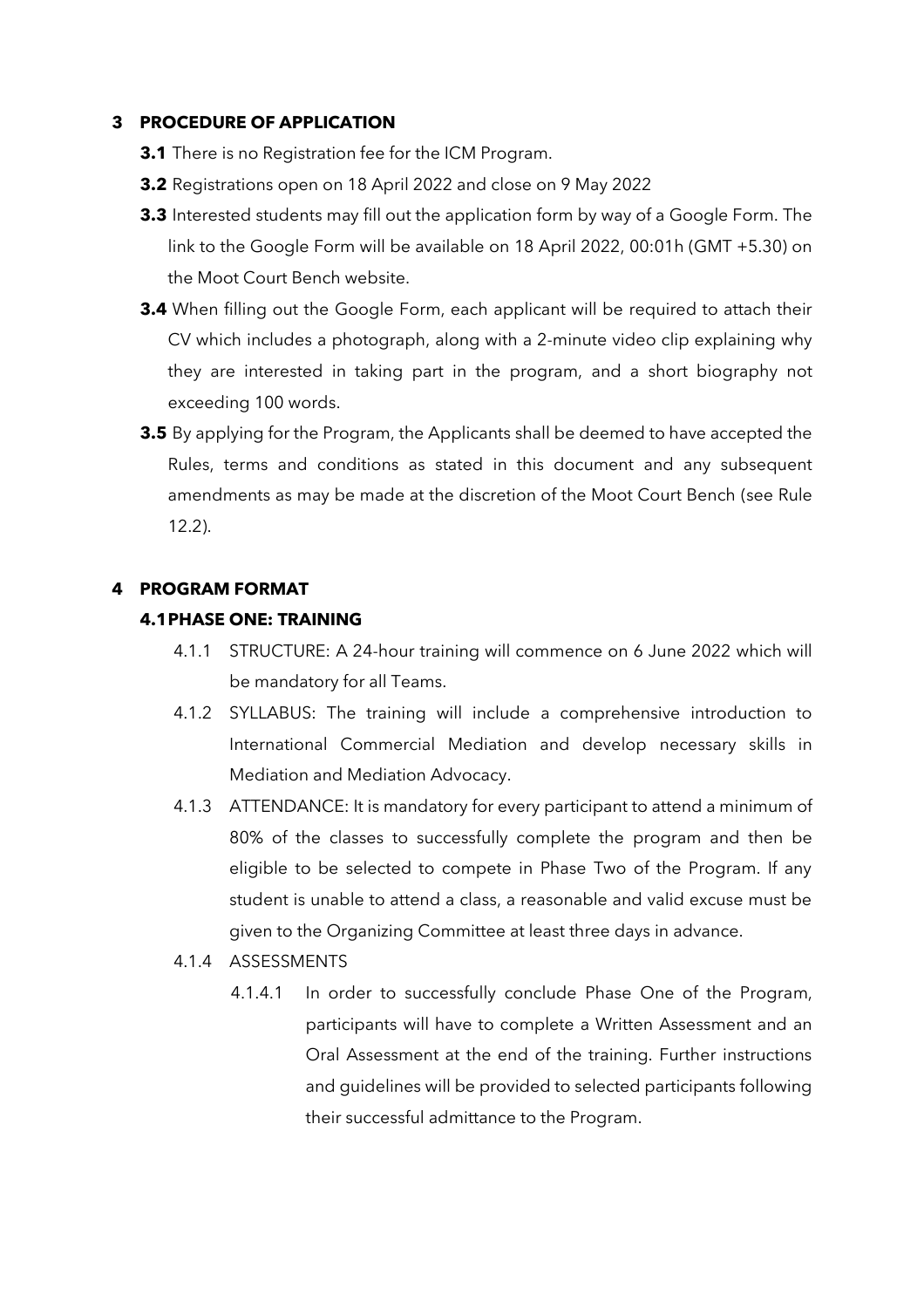4.1.4.2 Each member must achieve a pass mark of 40% in the Oral and Written Assessments to successfully complete the Training Program.

#### **4.2 PHASE TWO: COMPETITION**

- 4.2.1 GENERAL PROCEDURES
	- 4.2.1.1 The Competition will consist of three Preliminary Rounds and two Knockout Rounds (The Semi-Final Round and the Final Round).
	- 4.2.1.2 A Round will consist of a match between two pairs of Negotiators in the role of Client and Counsel and two Mediators. Each pair of Negotiators and both Mediators will be from different Competing Teams.
	- 4.2.1.3 The two pairs of members for Negotiation will represent the Requesting Party and the Responding Party, and two members for Mediation will co-mediate the Round. Two Expert Assessors will assess the Teams.
- 4.2.2 NOMINATION OF ROLES
	- 4.2.2.1 A Competing Team of four members can either nominate one or two members to play the Mediator role for all Rounds of the Competition. The remaining two/three members may alternate between the Client and Counsel roles for all Rounds of the Competition.
	- 4.2.2.2 A Competing Team of three members can only nominate one member only to play the Mediator role for all Rounds of the Competition. The remaining two members may alternate between the Client and Counsel roles only for all Rounds of the Competition.
	- 4.2.2.3 The nomination of the Mediator(s) from each Team must be communicated to the Organizing Committee on or before the 23rd of June 2022.
	- 4.2.2.4 Once the nominations are submitted, a Competing Team is not permitted to exchange roles for any Round of the Competition.

# 4.2.3 QUALIFYING FOR THE COMPETITION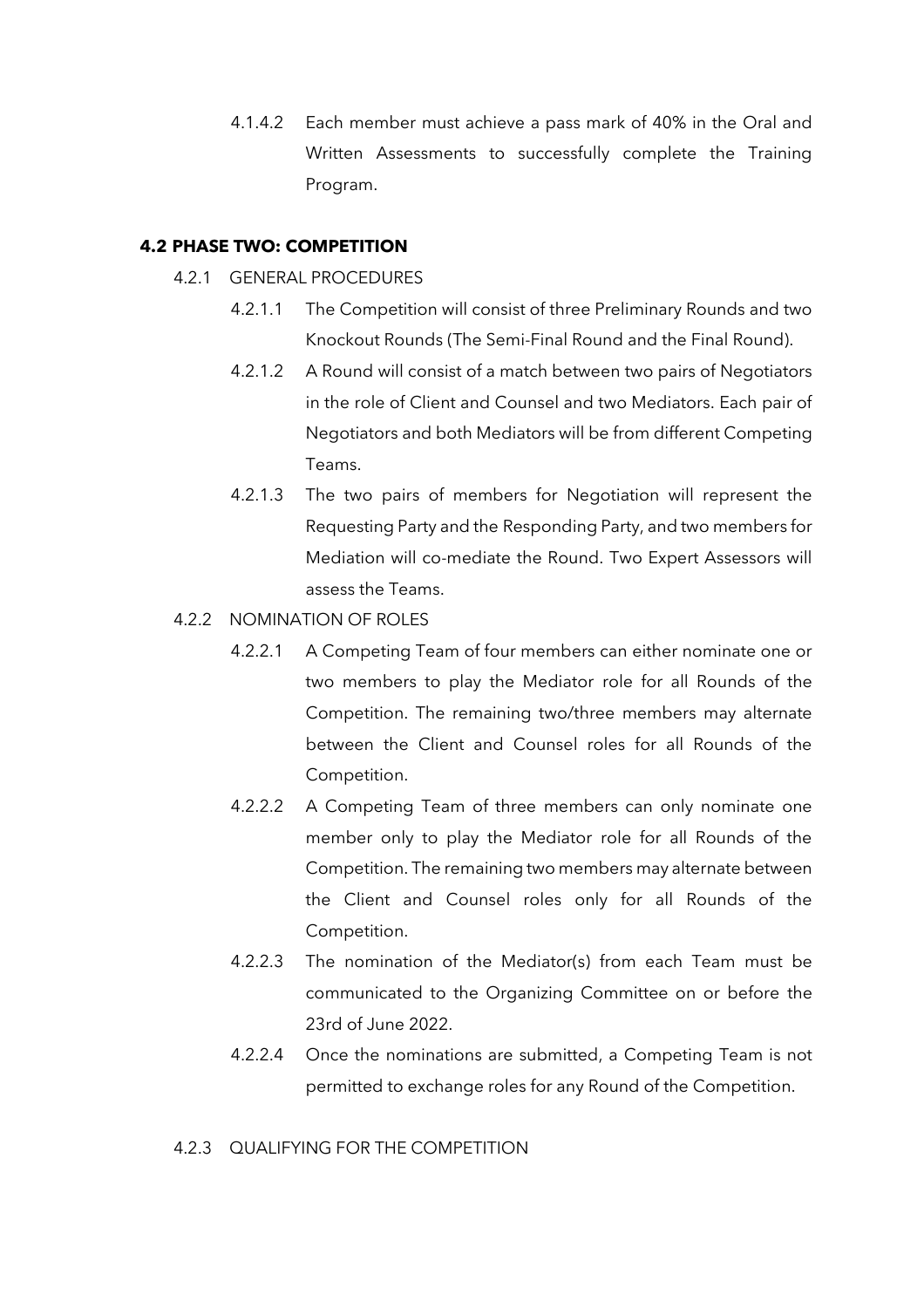- 4.2.3.1 The four highest-scoring members of the Training Program from each Team will qualify to participate in the National Competition.
- 4.2.3.2 In case there is a tie between two members of the same Team, the member with the higher scores in the Oral Assessments will qualify for the National Competition.
- 4.2.3.3 In case there is a further tie in the scores of the Oral Assessments between two members of the same Team, the member with the highest scores in the Written Assessments will qualify for the National Competition.

#### 4.2.4 THE PROBLEMS

- 4.2.4.1 The Competition will involve hypothetical disputes, each consisting of General Information available to all Teams, and Confidential Information available only to the members for Negotiation playing the Requesting or Responding Party.
- 4.2.4.2 The General Information for all Rounds will be made available to the participants at least two weeks prior to the Competition.
- 4.2.4.3 The student mediators will only receive the General Information of each Round and not the Confidential Information.

#### 4.2.5 CONFIDENTIAL INFORMATION FOR REQUESTING/RESPONDING PARTY

- 4.2.5.1 The Confidential Information for the Preliminary Rounds will be made available after each team has nominated the members for each role in compliance with Rule 4.2.3 (b).
- 4.2.5.2 The Confidential Information for the Semi-Final Round will be made available 3 hours prior to the start of the Round.
- 4.2.5.3 The Confidential Information for the Final Round will be made available 12 hours prior to the start of the Round.
- 4.2.5.4 Only the assigned Mentors are permitted to interact with their Team during the preparation time for the Preliminary and Knockout Rounds subsequent to the distribution of Confidential Information for each respective Round.
- 4.2.5.5 Sharing the Confidential Information with any individual outside the Team, the assigned Mentor, and the nominated Mediator for that Round before or during a Session is **strictly prohibited**. Any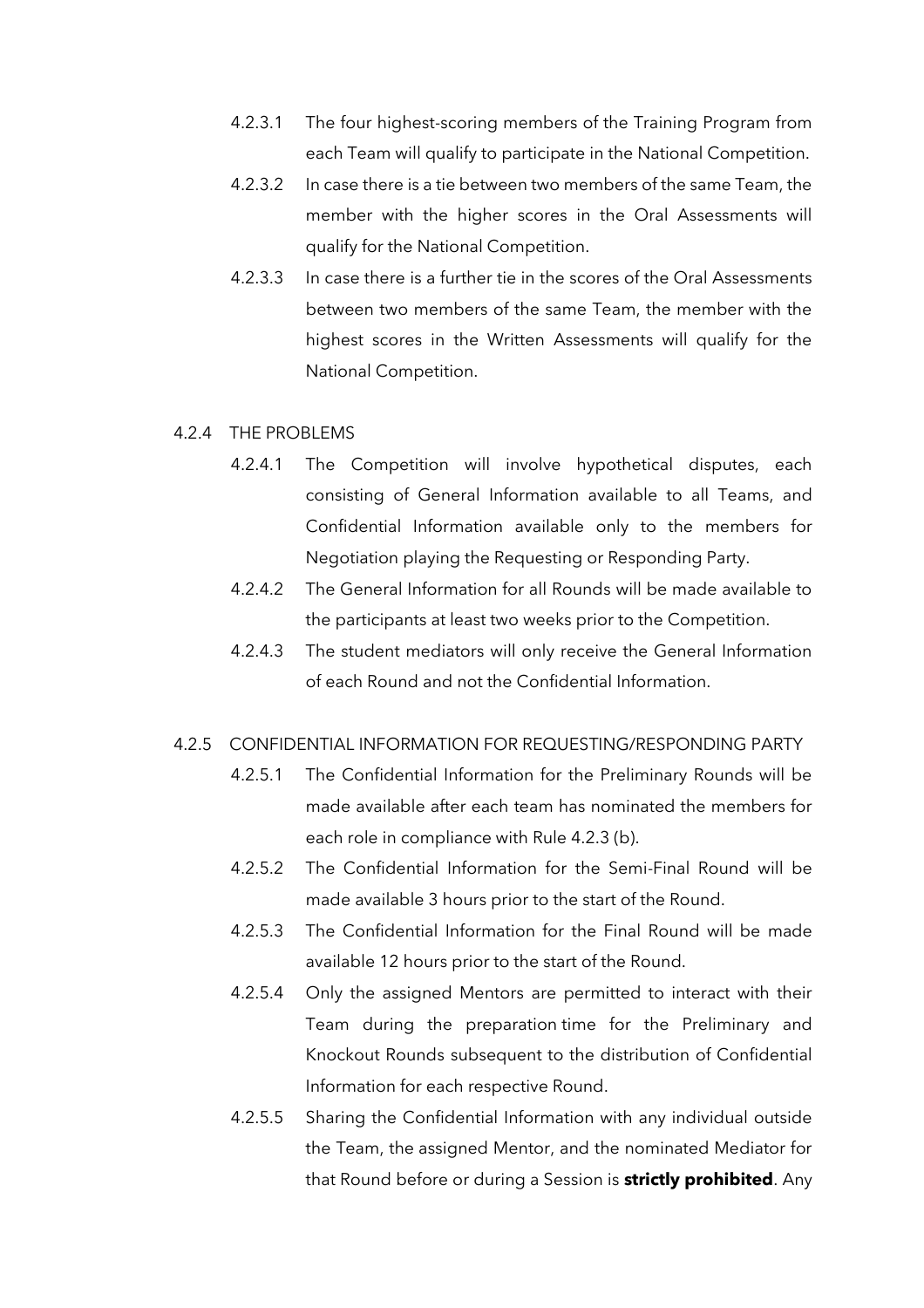breach of this Rule will lead to immediate disqualification from the Competition.

4.2.5.6 No additional facts may be introduced into the Round unless they are a logical and necessary extension of the given facts or are publicly available true facts.

#### 4.2.6 QUALIFYING FOR THE SEMI-FINAL ROUND

- 4.2.6.1 The four Teams with the highest scores in the Preliminary Rounds for Negotiation will advance to the Semi-Final Round as Negotiator Teams.
- 4.2.6.2 The four Teams with the highest scores in the Preliminary Rounds for Mediation will advance to the Semi-Final Round as Mediator Teams.
- 4.2.6.3 In the case there is a tie in the Preliminary Rounds, the team that has scored the highest in a single Preliminary Round (irrespective of which Preliminary Round) will be qualified for the Semi-Final Round.
- 4.2.6.4 In the Semi-Finals, the Teams will be paired according to their ranking at the end of the Preliminary Rounds (top rank against lowest rank and so on).

#### 4.2.7 QUALIFYING FOR THE FINAL ROUND: NEGOTIATION

- 4.2.7.1 The two winning Teams for Negotiation of the Semi-Final Round will advance to the Final Round.
- 4.2.7.2 In the case there is a tie in the Semi-Final, the Preliminary Round scores will be added to the Semi-Final scores and the Team with the highest total for Negotiation will qualify for the Final Round.
- 4.2.7.3 The Team with the highest scores in Negotiation will be the winning Team for Negotiation of the Competition.

#### 4.2.8 QUALIFYING FOR THE FINAL ROUND: MEDIATION

4.2.8.1 The two winning Teams for Mediation of the Semi-Final Round will advance to the Final Round.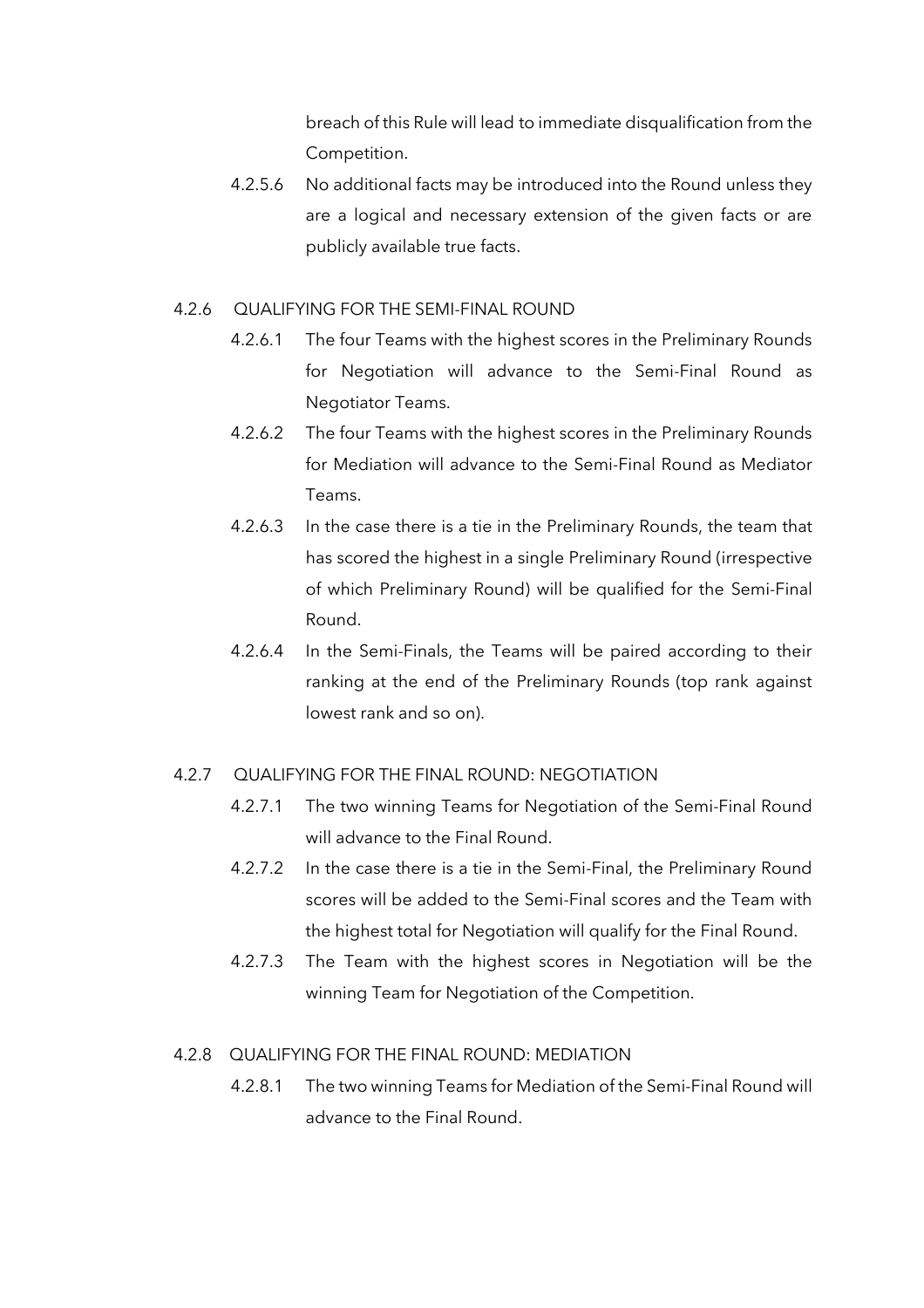- 4.2.8.2 In the case there is a tie in the Semi-Final, the Preliminary Round scores will be added to the Semi-Final scores and the Team with the highest total for Mediation will qualify for the Final Round.
- 4.2.8.3 The Team with the highest scores in Mediation will be the winning Team for Mediation of the Competition.

# **5 THE COMPETITION ROUNDS**

# **5.1 ACTING TEAM MEMBERS**

- 5.1.1 In advance of the Competition, the Organising Committee will randomly assign Teams for the Preliminary Rounds (as Requesting/Responding Party and Mediator). Every attempt will be made so that no two Teams will compete against each other more than once during the Preliminary Rounds.
- 5.1.2 A Team can appoint any two students, at its discretion, to play the role of Client and Counsel respectively for either the Requesting or Responding Party, as assigned for each Round. The role of Counsel must always be taken by a Law Student.
- 5.1.3 A team can appoint any student, at its discretion, to play the role of Mediator for each Round.

#### **5.2 DURATION OF THE ROUNDS**

| Total Time                 | $135 \text{ mins}$ |
|----------------------------|--------------------|
| Audio - Check              | 15 mins            |
| <b>Negotiation Session</b> | 90 mins            |
| <b>Scoring Time</b>        | $10 \text{ mins}$  |
| Assessors' Feedback        | 20 mins            |

#### **5.3 BREAK**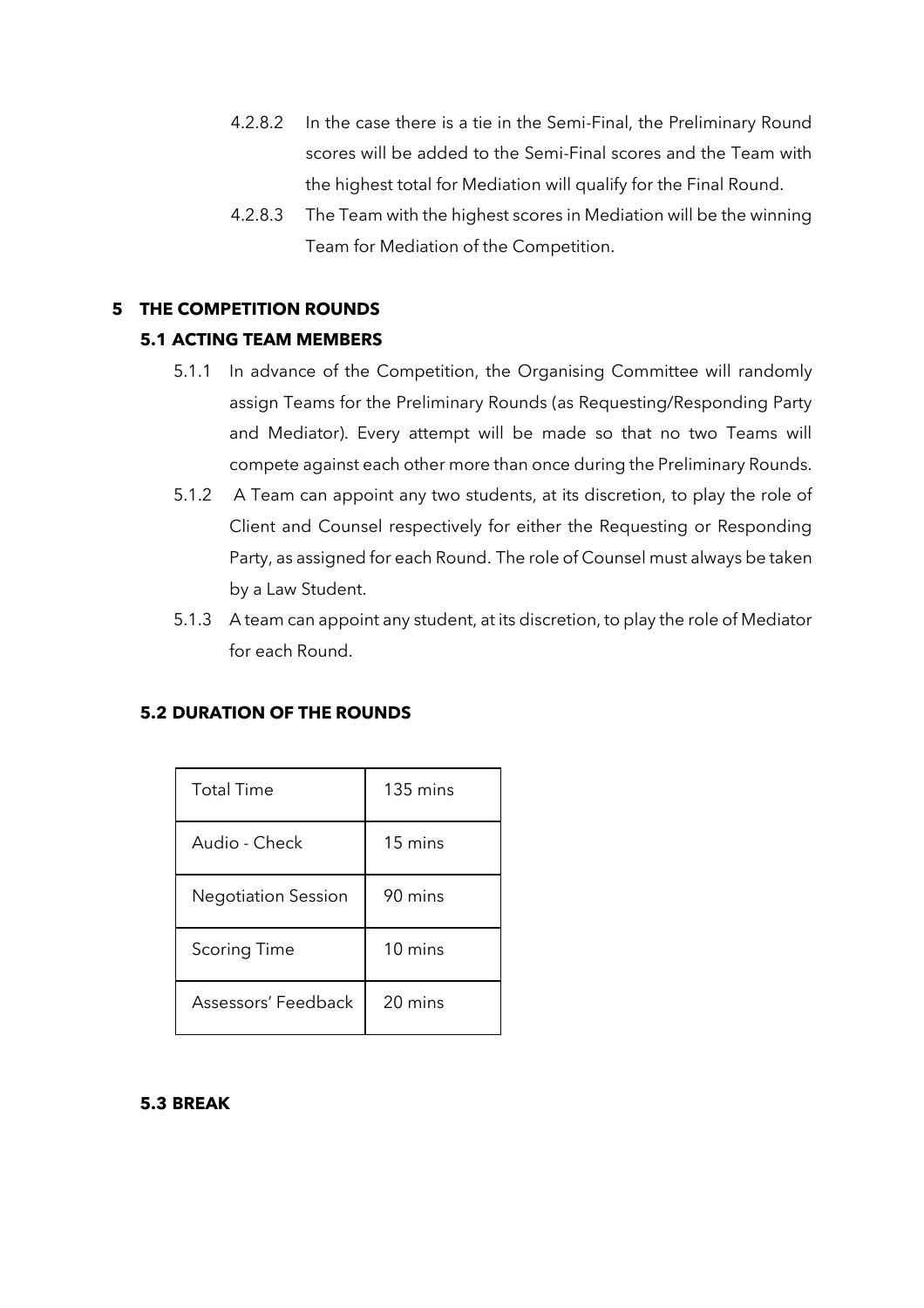Each Negotiator Team may request a break from the session for a duration of 3 minutes. Failing to adhere to this time limit will result in a penalty of the scores of the Negotiator Team in breach.

### **5.4 CAUCUS**

- 5.4.1 Both the Mediators and Negotiators may call for one caucus or cross caucus each during a Mediation session. Each caucus may last a maximum of five minutes.
- 5.4.2 During the caucus, the competing Negotiator Team will be sent to a separate breakout room.

#### **5.5 TIMEKEEPING**

The Session Supervisors of the Mediation Round will be the official timekeepers. They will be appointed by the Organizing Committee and have no connection with the Negotiator Team or the Student Mediators. They will notify the participants and the Expert Assessors of the time limits of the session and the caucuses. If there is no Session Supervisor available for a Round, the Expert Assessors will be the timekeepers. The decisions on timekeeping are Final.

#### **5.6 HANDOUT**

Teams may present during each Mediation one handout only, limited to one A4 sheet of paper (one-sided), which can include any kind of content (pictures, diagrams, graphic representations, drawings, text or other). Copies of this handout shall be given to the other Negotiator Team, the Mediator and the Assessors when first produced by a Team.

#### **5.7 ASSESSMENT CRITERIA**

The assessment criteria applied to the Negotiator Teams (both Client and Counsel's performance) and the Mediator role respectively can be found in the Score Sheets (See Annex I).

#### **6 OUTSIDE MATERIALS**

### **6.1 OBSERVING**

6.1.1 Members and the assigned Mentor of the same team are allowed to observe the performances of **their own Team** during all Rounds.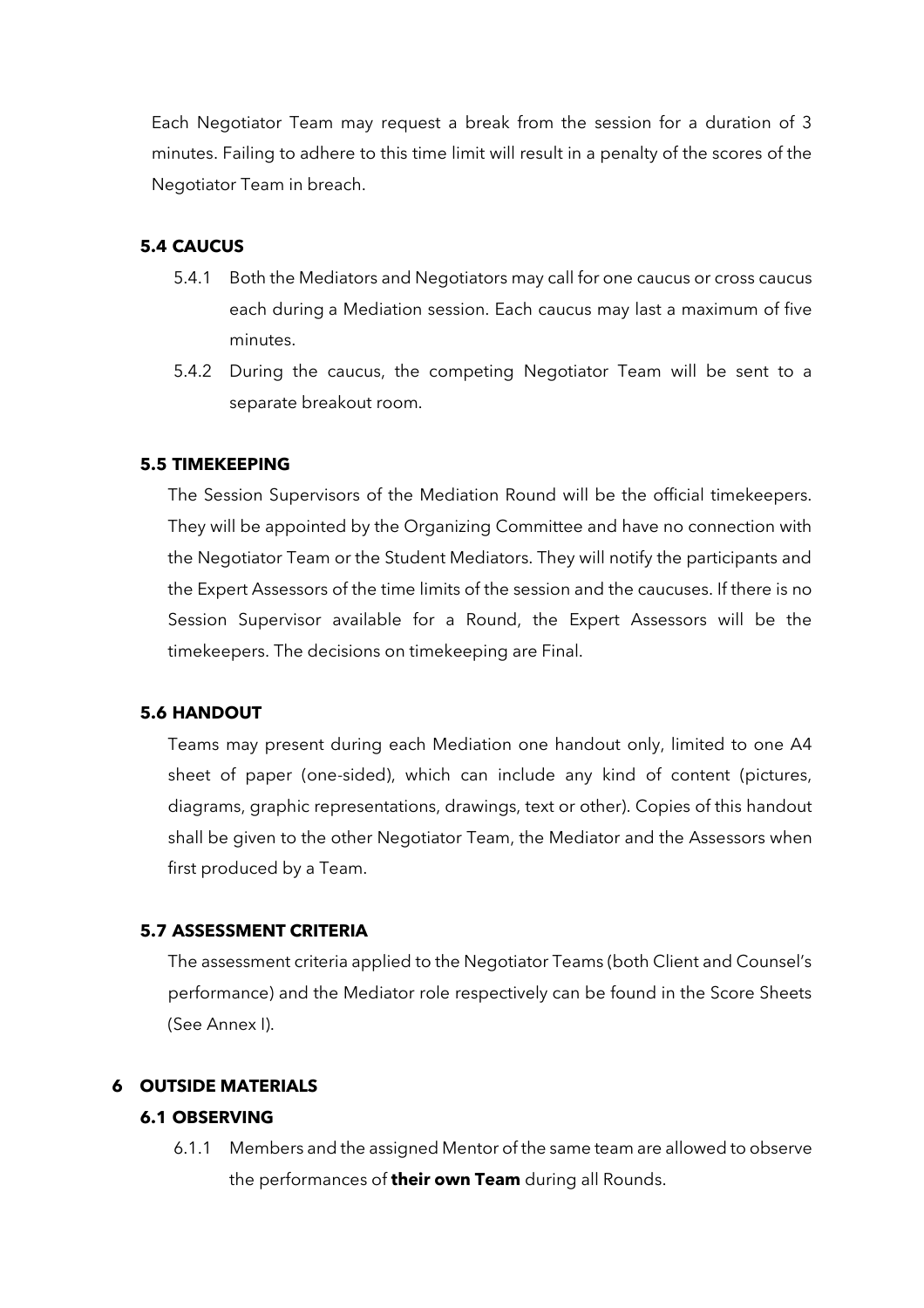- 6.1.2 Participants are permitted and encouraged to observe the performances of the other Teams during the Knockout Rounds.
- 6.1.3 Expert Assessors may observe a mediation session during any Round. If they wish to do so, they must inform the Organizing Committee at least 30 minutes prior to the Round.
- 6.1.4 The Final Round of the Competition will be live-streamed to the public via the Moot Court Bench YouTube channel.
- 6.1.5 All observers, including Team members and Mentors must not conduct themselves in a manner so as to distract the Participants during the Round by any means and must have their videos and microphones switched off at all times, to avoid any disturbances to the Round.

#### **6.2 ASSISTANCE DURING A SESSION**

- 6.2.1 No person shall give advice, assistance or instructions to, or communicate or attempt to communicate with any of the participants from the competing teams during the mediation session.
- 6.2.2 The Zoom link **cannot** be shared with anyone outside competing Teams and their Mentors. Violation of these Rules, regardless of the extent of the communication or who began the communication, shall result in disqualification of the whole team from the Competition.

# **7 SCORING AND AWARDS**

# **7.1 EXPERT ASSESSORS**

- 7.1.1 The Organizing Committee, in consultation with its Advisory Panel, will select Expert Assessors who will assess the performance of the participants. All Assessors will be internationally practising accredited mediators.
- 7.1.2 b) Each Preliminary Round will be assessed by a panel of two Expert Assessors, but in exceptional cases, three. The Semi-Final Round will be assessed by a panel of three Expert Assessors and three to five Expert Assessors will be assigned to assess the two Negotiator Teams and two Mediator Teams in the Final.
- 7.1.3 c) The participants are not allowed to communicate, either directly or indirectly, with any Expert Assessor during the Competition, except when feedback is provided at the end of a Round.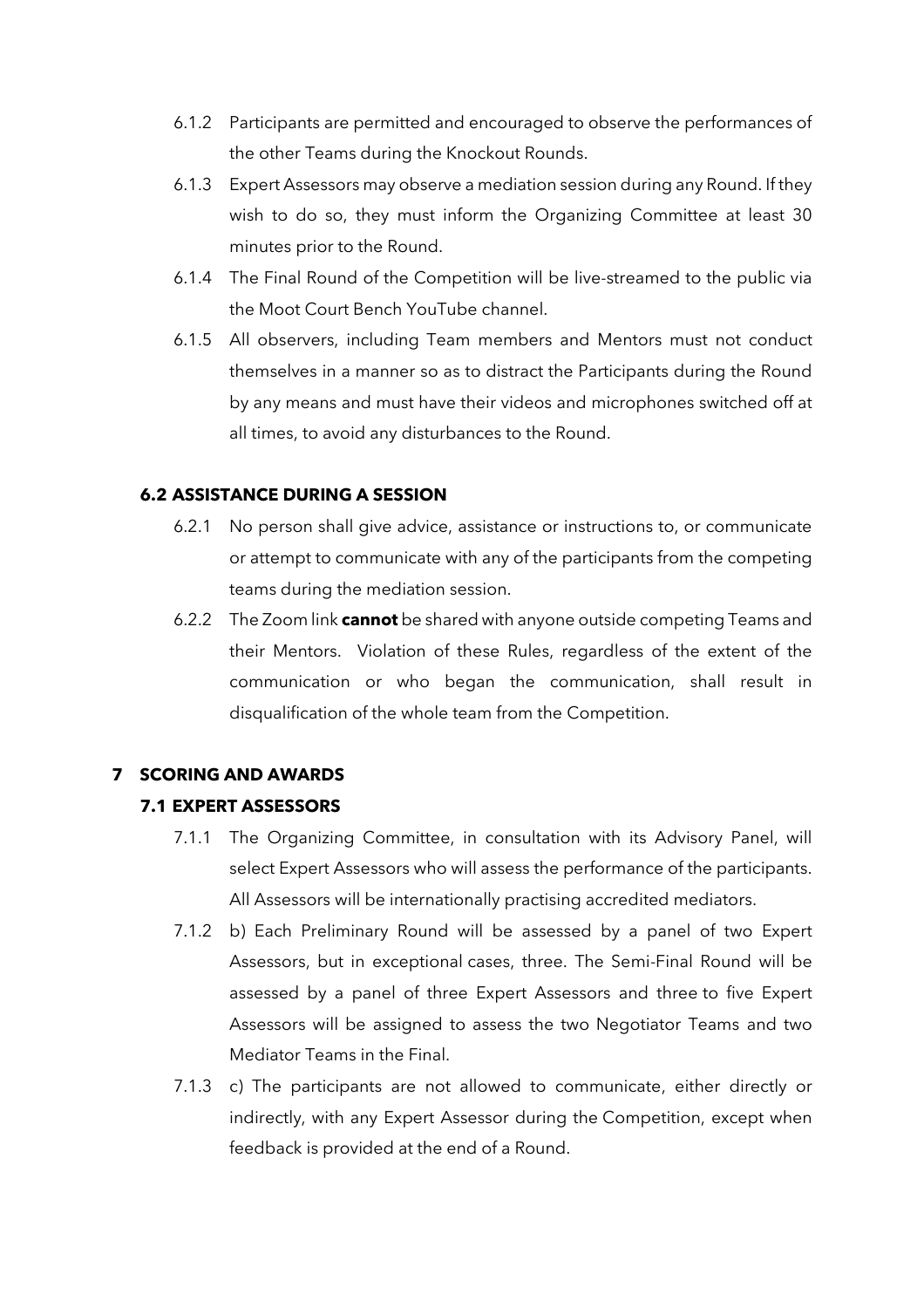# **7.2 SCORING**

The Expert Assessors will receive 15 minutes to score the Negotiator Teams and the Mediators after every Round, based on separate Score Sheets for the two roles.

# **7.3 FEEDBACK**

- 7.3.1 After submitting the scores online, the Expert Assessors will receive 15 minutes to provide feedback to all participants in the Round. The Expert Assessors will provide feedback to the Student Mediators and Negotiator Teams at the end of each session, based on the criteria in the Score Sheets. This feedback will not include the scores awarded nor reveal who won the Round.
- 7.3.2 b) The Teams can request information from the Organizing Committee about their scores for each Round and ranking 3 weeks after the Final Round.

# **8 PRIZES AND AWARDS**

The Expert Assessors will separately score points on a Special Awards score sheet for a Special Award during the Preliminary Rounds. These recommendations will not be revealed to any participant. For the purposes of Rules 8.1 and Rule 8.2, a Prize or Award entails a certificate given in recognition of an achievement.

# **8.1 PRIZES**

- 8.1.1 PRELIMINARY ROUNDS
	- 8.1.1.1 NEGOTIATION
		- Distinction in the Opening Statement
		- Distinction in Mediation Advocacy
		- Distinction in Teamwork between Counsel and Client
		- Distinction in Creative Solution Generation
		- Distinction in Relationship Building
	- 8.1.1.2 MEDIATION
		- Best Contribution of the Opening Statement to the Mediation
		- **Best Mediation Management**
- 8.1.2 KNOCKOUT ROUNDS
	- 1st Prize Negotiation (Winning Negotiator Team in the Final Round)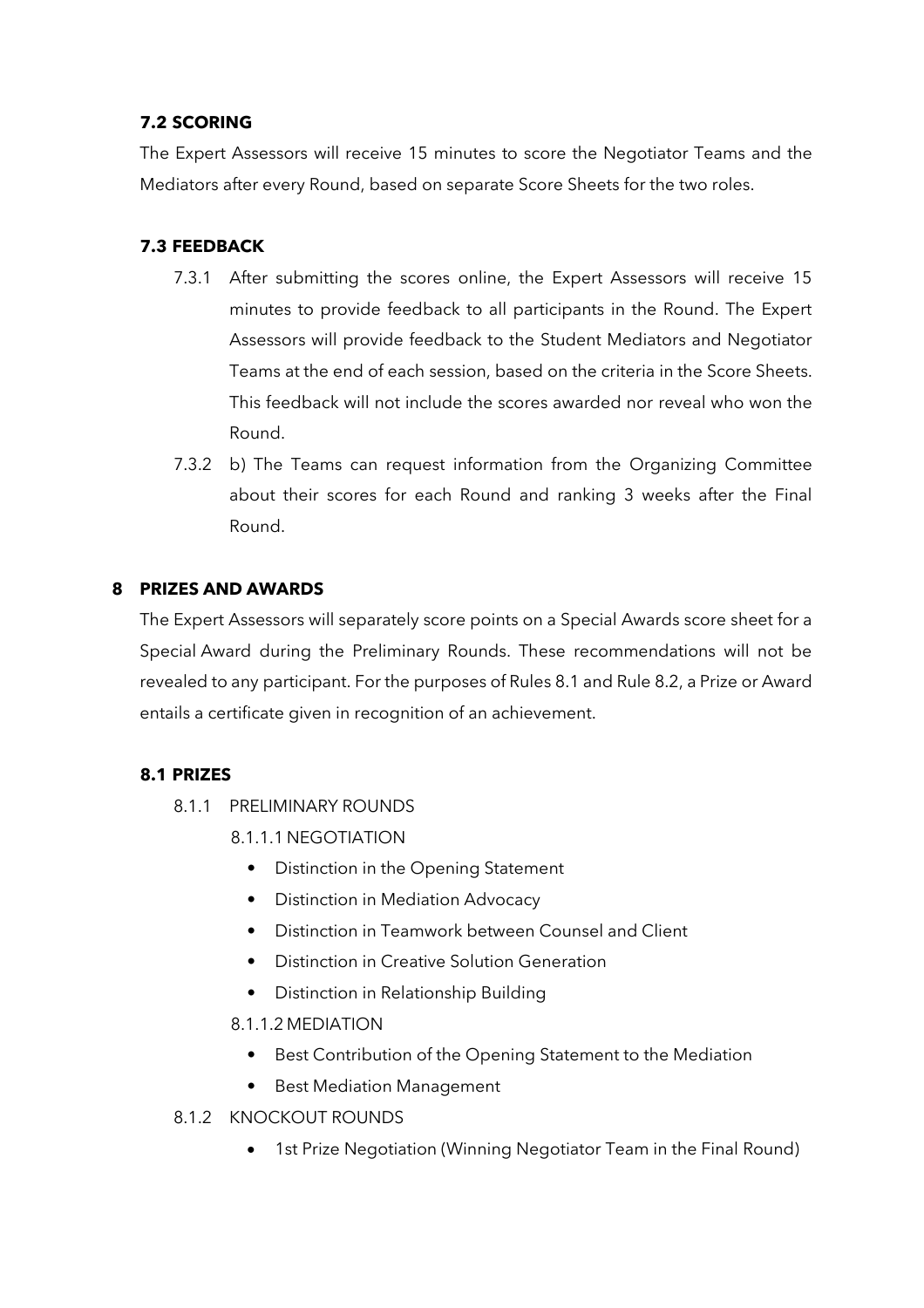- 2nd Prize Negotiation (Runners-up Negotiator Team in the Final Round)
- 1st Prize Mediation (Winning Mediator of the Semi-Final Rounds)
- 8.1.3 All Prizes will be awarded to the entire Team.

# **8.2 CERTIFICATES**

Each Negotiator Team member and Mediator team member will receive certificates of accomplishment should they win a Prize and/or receive an Achievement Award. All participating students will receive a certificate of participation. This is excepting the case of disqualification. The Organizing Committee cannot issue additional certificates.

# **9 VIRTUAL ROUND GUIDELINES**

- **9.1** The Preliminary, Semi-Final and Final Rounds will take place on the Zoom platform.
- **9.2** A technical orientation on using Zoom for the Competition will be held prior to the Competition. Participation in the orientation is compulsory for all selected Teams.
- **9.3** Each individual including any observers must rename themselves upon entering the breakout room (eg: Mr. Silva – Assessor, Ms. Sam – Observer). The participants must rename themselves with their Team Number, Role and Party. (eg: T03\_Counsel\_Req Party).
- **9.4** Teams are requested to join the online room 30 minutes prior to the commencement of the Round to begin to test their audio and video quality to ensure that the Round progresses smoothly without interruption.
- **9.5** The Team members' camera and microphone should be firmly positioned throughout the Round so as to show both members and ensure their voices are clearly audible. External cameras and microphones may provide better quality audio-visual experience.
- **9.6** Each team is responsible for finding a suitable venue from which to participate. The venue must be a quiet and private location which has adequate and reliable internet activity, and should not be located in public and open spaces or hallways or similar areas.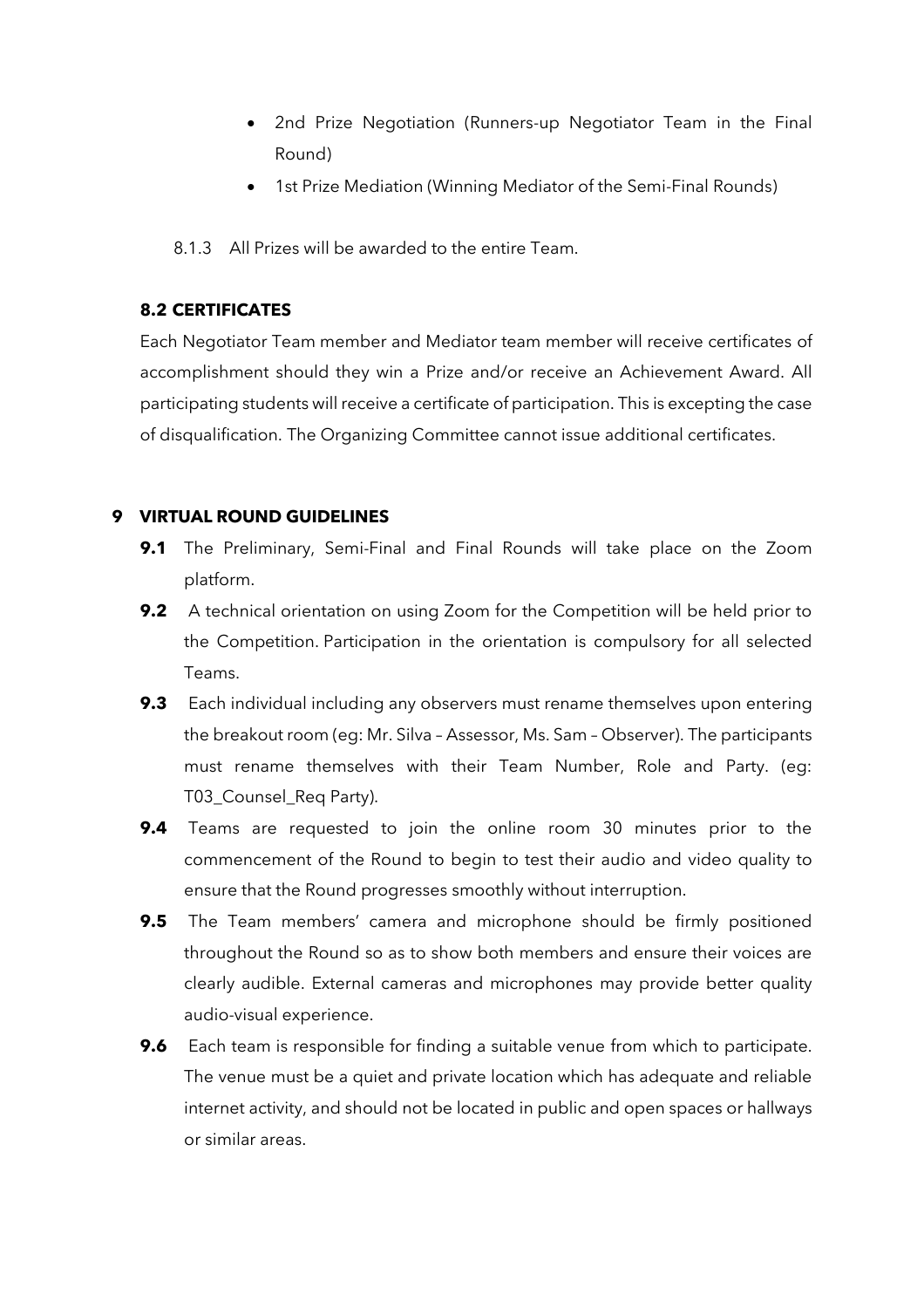**9.7** Teams shall mute their microphones when not speaking and ensure there is no rustling of papers and extraneous noise during the Round.

#### **10** VIOLATION OF THE RULES

- **10.1** If any of the Rules above have been violated by a team or any of its member(s), and a complaint, whether initiated by the Organizers, or by a competing Team or an Assessor, is made, the Moot Court Bench, at their absolute discretion, can sanction a team by imposing a penalty which would result in deduction of points, or, in case of serious breaches, disqualification of the whole team. Such decisions are final and are not subject to appeal.
- **10.2** Coaches who have breached any Rule or ethics of the Competition will be prohibited from participating in the Competition in any role in the succeeding years.

#### **11 PENALTIES**

- **11.1** The following malpractices will result in a penalty score of 5 points:
	- 11.1.1 Any communication with an external party during the Round
	- 11.1.2 Obtaining assistance during the Round
	- 11.1.3 Creating or introducing new facts to the Problems
	- 11.1.4 Sharing confidential information with other teams, or the own team's assigned Mediator for that respective Round
	- 11.1.5 Being late to a Round, without providing a valid reason in advance
	- 11.1.6 Exceeding the time limit given for Round breaks
- **11.2** Repeat violations would result in the penalty being multiplied accordingly.

#### **12 MISCELLANEOUS**

Any issue or clarification pertaining to administration and organization of the Competition must be directed to the Organizing Committee via email.

#### **12.1 INTERPRETATION OF THE RULES**

If there is any ambiguity in interpreting these Rules, the Moot Court Bench's interpretation of the same shall be Final and conclusive.

#### **12.2 AMENDMENT OF RULES**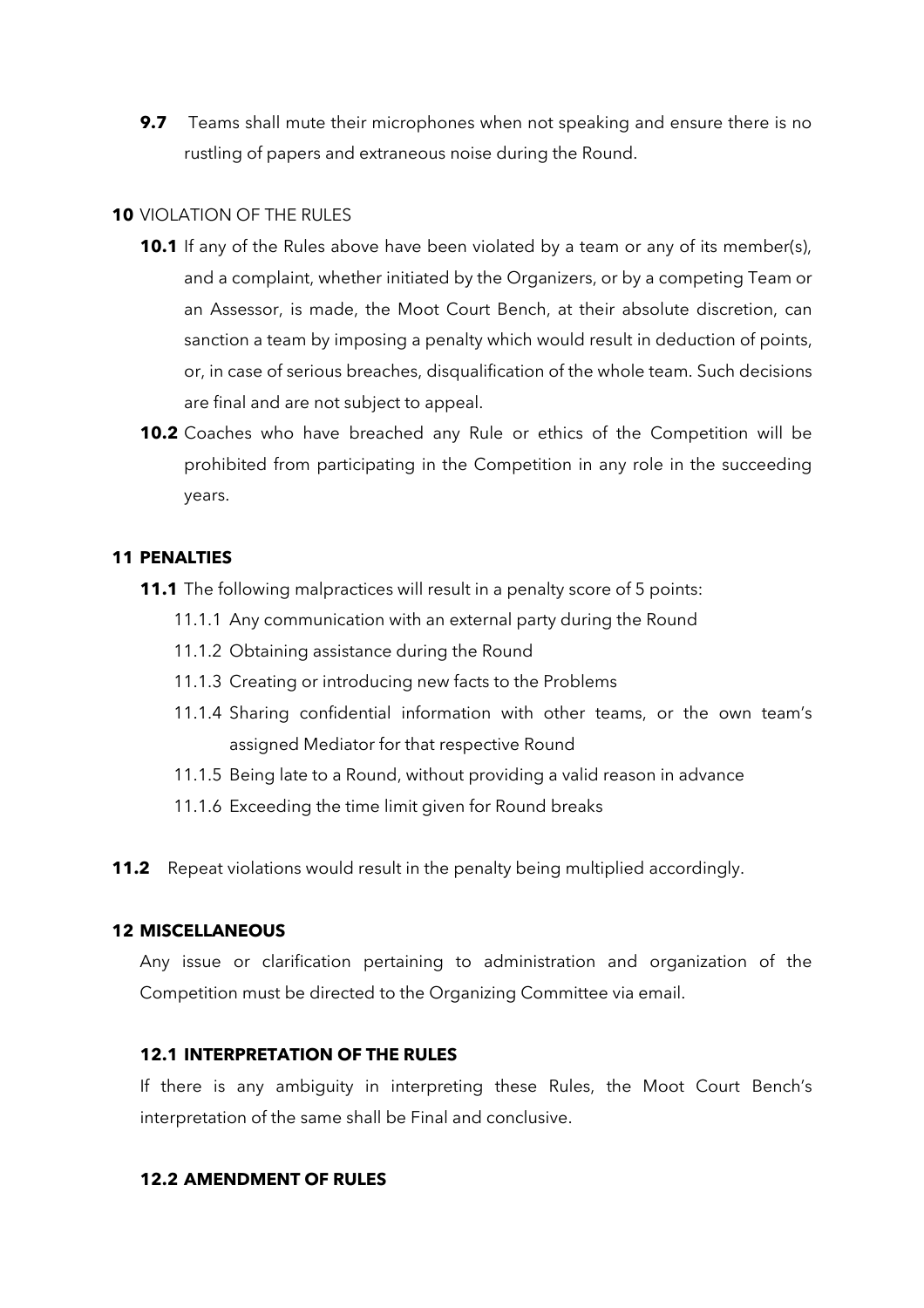The Moot Court Bench may amend these rules without prior notice and shall make such amended rules available to the public within 2 days of such amendment on the Moot Court Bench website. The amendments shall take effect upon being made accessible on the website.

# **12.3 COVID – 19**

In light of the developments following the COVID-19 pandemic, the structure of the program and schedule may be subject to change without prior notice or warning. The safety and well-being of the program's participants will be treated as priority.

# **12.4 COMPLAINTS PROCEDURE**

If any participant believes that there has been a violation of the Rules or has a complaint pertaining to any issue concerning the Competition, they must submit a duly filled Complaint Form that will be made available upon request.

# **12.5 DISQUALIFICATION**

Withdrawal from the Program may disqualify a student's participation in future Moot Court Bench activities.

# **ANNEX I: SCORESHEET – NEGOTIATION**

| <b>NEGOTIATION SCORESHEET</b>                                                                |                                                                                             |                      |
|----------------------------------------------------------------------------------------------|---------------------------------------------------------------------------------------------|----------------------|
| Team Scores:<br>$5$ = Excellent: $4$ = Very Good: $3$ = Good: $2$ = Satisfactory: $1$ = Poor |                                                                                             |                      |
| <b>Team X Scores</b>                                                                         | <b>Category</b>                                                                             | <b>Team X Scores</b> |
|                                                                                              | <b>Opening Statement</b>                                                                    |                      |
|                                                                                              | Presentation of the facts and if<br>relevant legal considerations<br>leading to the dispute |                      |
|                                                                                              | Communicating interests                                                                     |                      |
|                                                                                              | Showing willingness to collaborate                                                          |                      |
|                                                                                              |                                                                                             |                      |
|                                                                                              | <b>Information Gathering</b>                                                                |                      |
|                                                                                              | Asking relevant questions                                                                   |                      |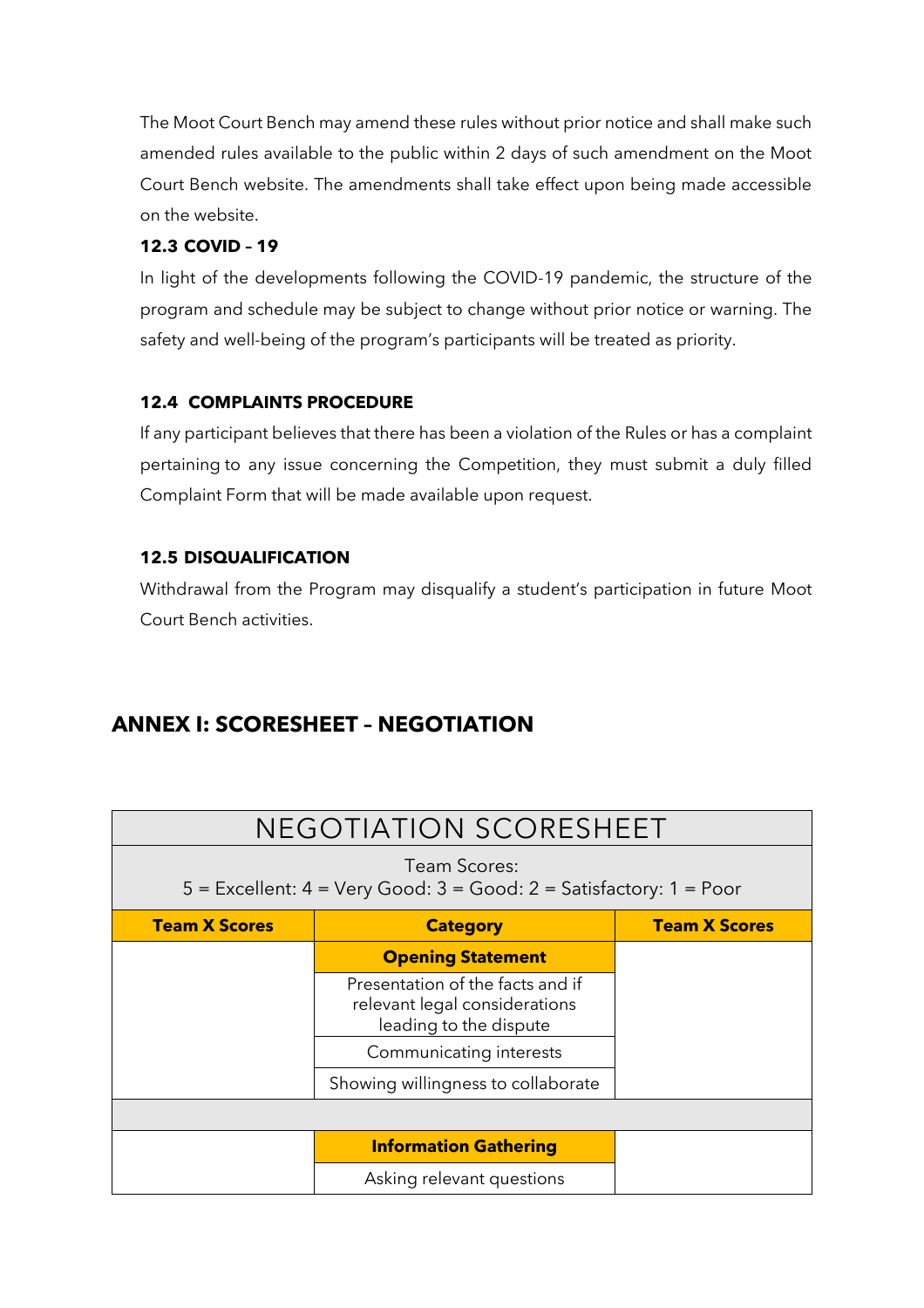| Active listening skills                               |  |
|-------------------------------------------------------|--|
| Understanding the other party's                       |  |
| interests                                             |  |
|                                                       |  |
| <b>Teamwork</b>                                       |  |
| Communicating effectively with                        |  |
| each other and working together as                    |  |
| a team                                                |  |
| Effectively dividing responsibilities                 |  |
| Providing mutual backup                               |  |
|                                                       |  |
| <b>Session Progression</b>                            |  |
| Building a constructive atmosphere                    |  |
| in the session                                        |  |
| Time management                                       |  |
| Strategic disclosure of confidential                  |  |
| information                                           |  |
| <b>Advancing Your Interests</b>                       |  |
| Ability to assert and advance your                    |  |
| business and other interests                          |  |
| throughout the Mediation                              |  |
| Flexibility in adapting to the                        |  |
| unexpected                                            |  |
| Where appropriate, assertion of<br>your BATNA         |  |
|                                                       |  |
| <b>Working Together to Develop</b>                    |  |
| <b>Options</b>                                        |  |
| Coming up with constructive and, if                   |  |
| appropriate, creative options to<br>solve the dispute |  |
| Spending sufficient time on                           |  |
| developing different options                          |  |
|                                                       |  |
| Reality testing developed options                     |  |
|                                                       |  |
| <b>Problem Solving and Relationship</b>               |  |
| <b>Building</b>                                       |  |
| Establishing a problem-solving                        |  |
| relationship with the other side, if<br>possible      |  |
| Recognizing other party's interests                   |  |
| and attempting to satisfy them                        |  |
| where helpful to your own interests                   |  |
|                                                       |  |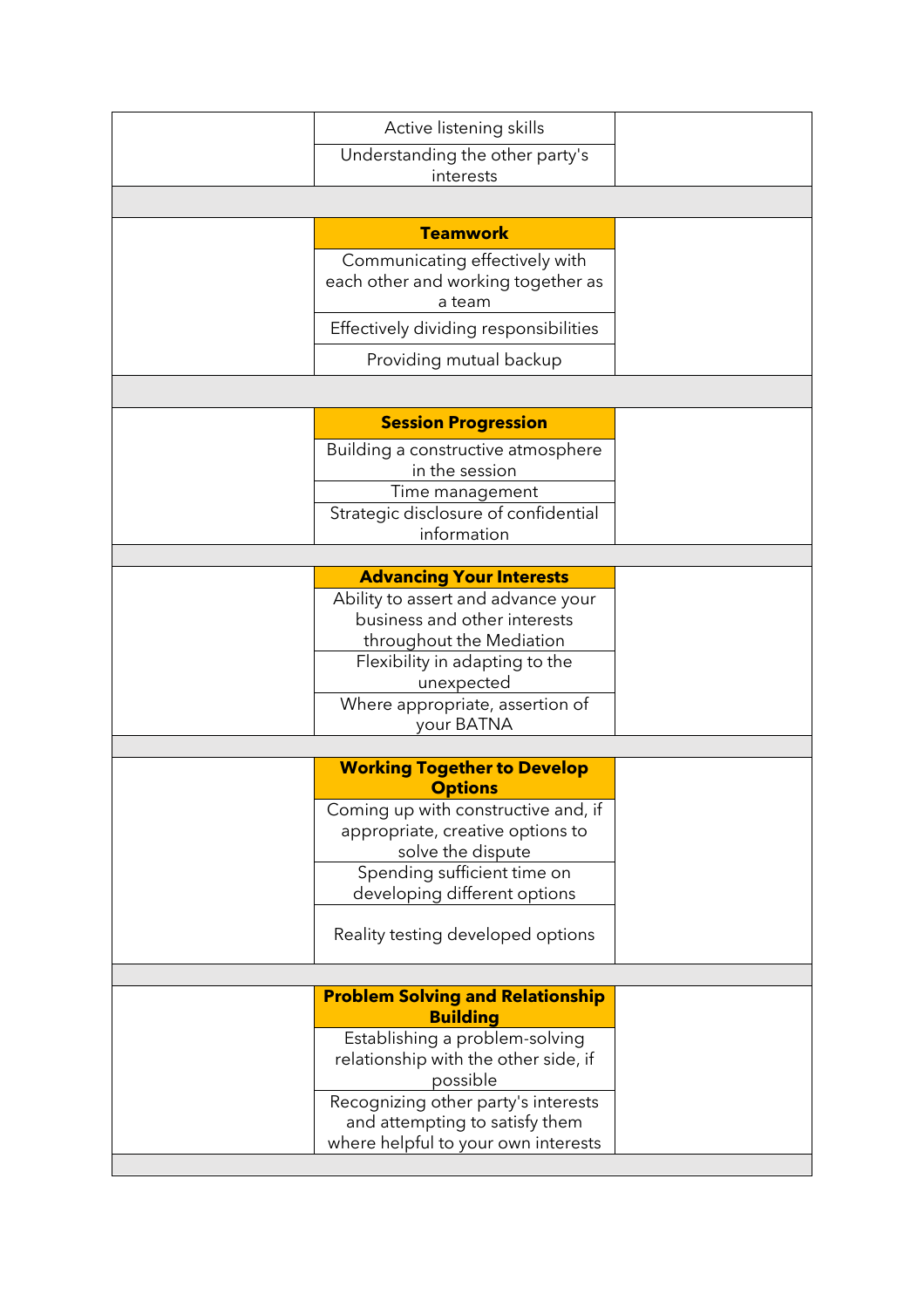|                       | <b>Making Good Use of the Mediator</b> |        |
|-----------------------|----------------------------------------|--------|
|                       | Showing awareness of how the           |        |
|                       | mediator can help                      |        |
|                       | Making appropriate use of tools        |        |
|                       | such as caucuses                       |        |
|                       | Responding to mediator's               |        |
|                       | interventions appropriately            |        |
|                       |                                        |        |
|                       | <b>TOTAL</b>                           |        |
| Please indicate which |                                        |        |
| Competing Team won    | Team X                                 | Team Y |
| this Round            |                                        |        |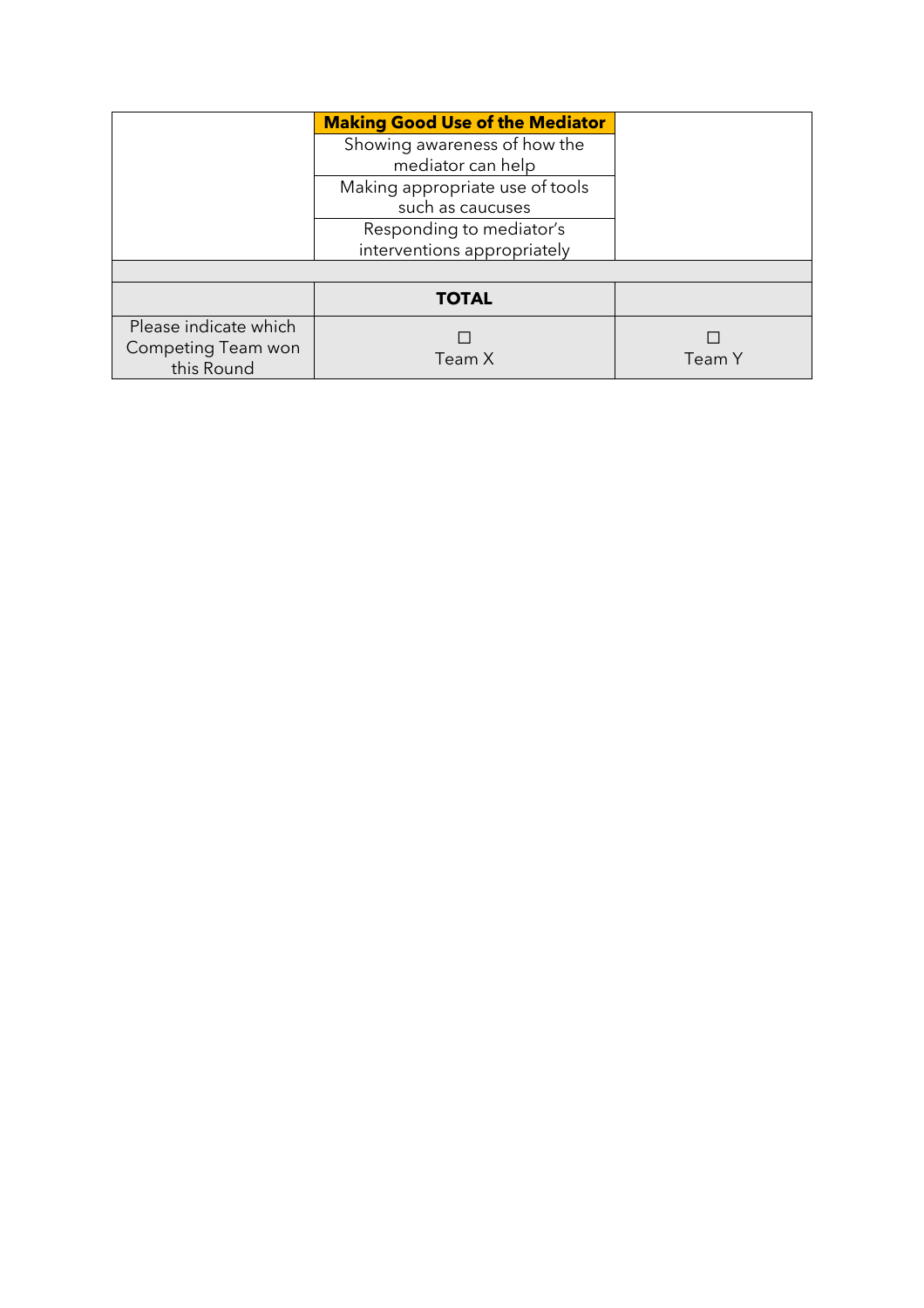# **ANNEX II: SCORESHEET – MEDIATION**

| <b>MEDIATION SCORESHEET</b> |                                                                                 |                          |
|-----------------------------|---------------------------------------------------------------------------------|--------------------------|
| <b>Team Scores:</b>         |                                                                                 |                          |
|                             | 5 = Excellent: 4 = Very Good: 3 = Good: 2 = Satisfactory: 1 = Poor              |                          |
| <b>Mediator X Scores</b>    | <b>Category</b>                                                                 | <b>Mediator Y Scores</b> |
|                             | <b>Opening Statement</b>                                                        |                          |
|                             | Conveying the importance of the                                                 |                          |
|                             | process, creating a constructive<br>atmosphere at the beginning,                |                          |
|                             | effective explanation of the process                                            |                          |
|                             | with special reference to the role of<br>the mediator                           |                          |
|                             |                                                                                 |                          |
|                             | <b>Mediation Process</b>                                                        |                          |
|                             | Patience, positivity, persistence,                                              |                          |
|                             | building of trust and rapport with the<br>parties, maintaining an impartial and |                          |
|                             | non-judgmental approach                                                         |                          |
|                             |                                                                                 |                          |
|                             | <b>Listening and Questioning Skills</b>                                         |                          |
|                             | Appropriate use of active and                                                   |                          |
|                             | passive listening, effective body<br>language, timely interventions,            |                          |
|                             | effective framing of questions, good                                            |                          |
|                             | use of time by summarising and                                                  |                          |
|                             | asking questions where appropriate                                              |                          |
|                             | <b>Effective Problem-Solving Skills</b>                                         |                          |
|                             | Use of common and conflicting                                                   |                          |
|                             | interests to the advantage of the                                               |                          |
|                             | Mediation process, assisting parties                                            |                          |
|                             | to move ahead with the relationship,<br>contribution to an effective process    |                          |
|                             | and outcome; assistance in                                                      |                          |
|                             | developing a problem-solving                                                    |                          |
|                             | approach                                                                        |                          |
|                             | <b>Facilitating Option Generation</b>                                           |                          |
|                             | Assisting option generation, steps                                              |                          |
|                             | taken to keep options realistic and<br>ethical, encouraging the parties to      |                          |
|                             | generate win-win options                                                        |                          |
|                             |                                                                                 |                          |